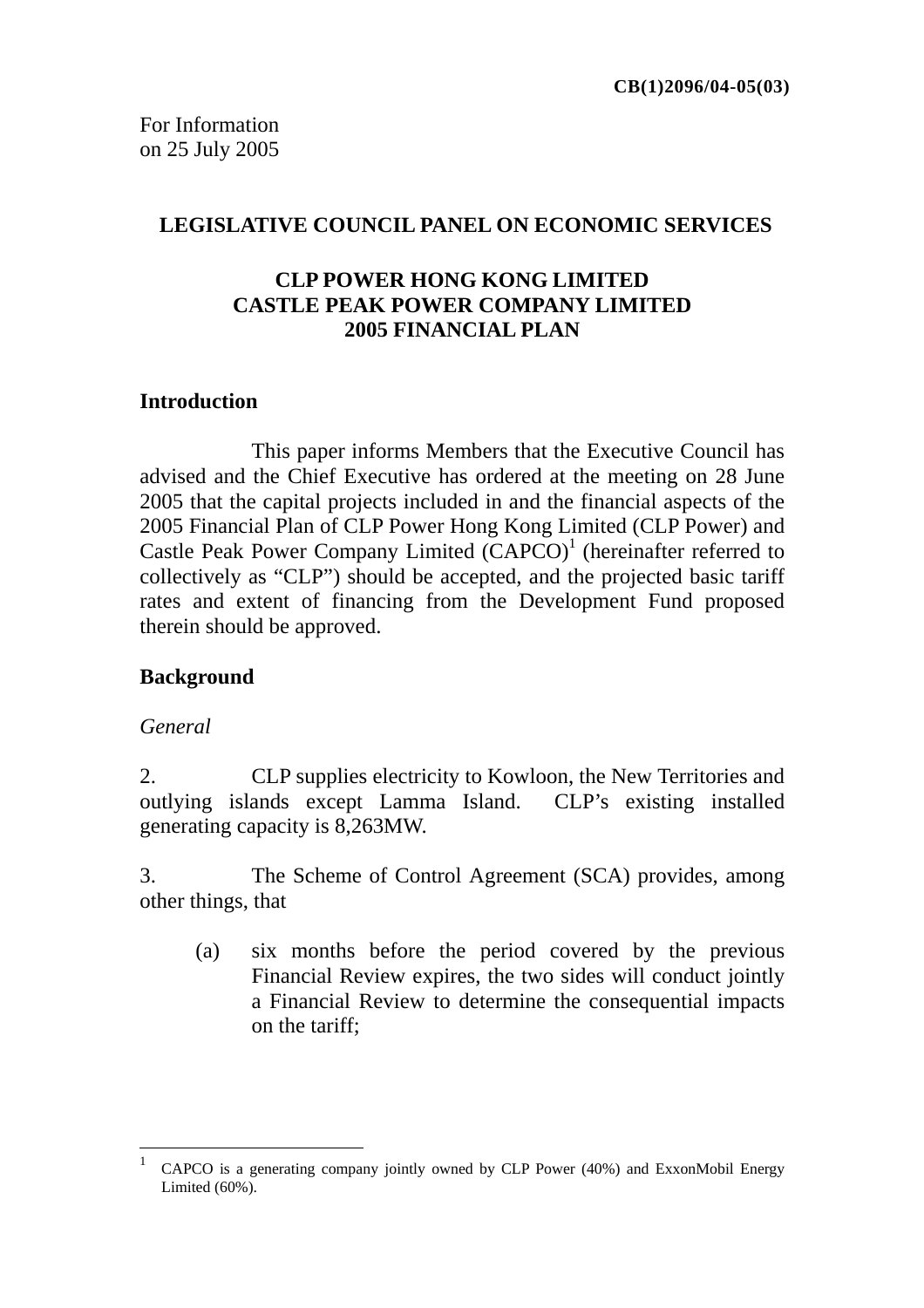- (b) the projected basic tariff rates and the extent of Development Fund financing for the Financial Plan period are subject to approval by the Executive Council; and
- (c) an annual Auditing Review shall be conducted to review jointly with CLP, the financial performance of CLP against the agreed estimates in the Financial Plan as well as its technical performance.

# *The 2005 Financial Plan*

4. CLP's approved Financial Plan for 1999 to 2004 expired in end-December 2004. CLP submitted its 2005 Financial Plan covering the period from January 2005 to September 2008 in mid-2004, which details, inter alia, CLP's electricity demand forecasts, development plans, estimated expenditure and proposed tariff rates for each year up to September 2008.

5. Review of the 2005 Financial Review was in progress when the 2005 Tariff Review was conducted in end-2004. Members were informed in December 2004 that CLP decided to maintain its net electricity tariff for 2005 at 2004 level before the approval of the 2005 Financial Plan, an arrangement consistent with the provisions in the SCA.

6. With the assistance of an independent expert consultant, Nexant Inc. (Nexant)<sup>2</sup>, we have reviewed the economic, technical and environmental aspects of the Financial Plan with CLP as part of the Financial Review as referred in paragraph 3(a) above. The review involved protracted discussions with CLP. Taking into account our comments, CLP submitted its revised 2005 Financial Plan in early June 2005.

### **Salient Features and Assessment**

*I. Load Forecast* 

7. CLP's maximum demand forecasts for determining the timing for additional generation capacity and sales forecasts for tariff planning have been examined by Nexant and the Government Economist

 $\overline{2}$ <sup>2</sup> Nexant is a consulting services provider headquartered in San Francisco, U.S.A., which provides energy policy, power system planning and applications consultancy services to clients worldwide. Nexant has been engaged in providing advisory services on the two power companies' development proposals and technical issues to Government of the Hong Kong Special Administrative Region since 2001.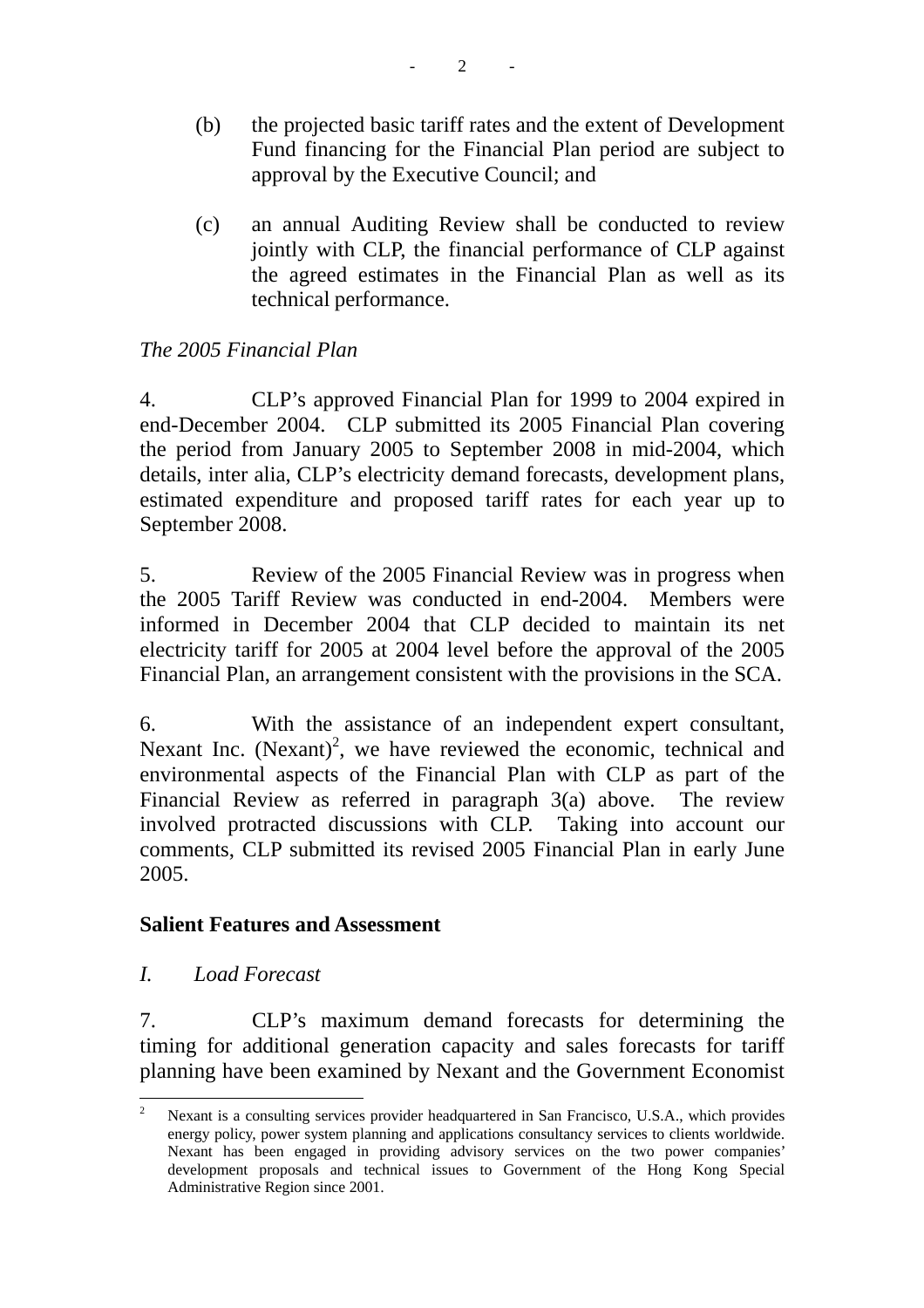(GEcon) and cross-checked against their own forecasts. CLP's demand forecasts are close to those of Nexant and slightly higher than those of GEcon while its sales forecasts are slightly lower. Nexant opines the variation reasonable and recommends acceptance.

8. The forecasts of Nexant and GEcon were based on economic data available in late 2004. The new Gross Domestic Product (GDP) figures announced by Government in March 2005 are 4.5 to 5.5% for 2005 and 4% per annum for 2006 to 2008. Both Nexant and GEcon opine that the latest GDP figures to be close to those available in late 2004 and the slight differences will not have material impact on the load forecasts.

# *II. Capital Projects*

9. Capital projects (with useful life extending beyond or commencing after 30 September 2008) included in the Financial Plan can be broadly categorized into –

- (a) projects required to meet demand and to be commissioned on or before 30 September 2008, and some of them may have some works and expenditure required after September 2008; and
- (b) projects required to meet demand and to be commissioned after September 2008, but with part of the expenditure to be incurred on or before 30 September 2008.

10. As the existing SCA will continue until September 2008, the Government is in a position to consider the projects in paragraph 9 above under the existing SCA, and, where appropriate, approve the capital expenditure to be incurred up to September 2008.

11. Members were informed on 31 January 2005 that we are working on the future arrangements for the electricity market after the expiry of the current SCAs in 2008. We are hence very mindful that this 2005 Financial Plan under the current SCA, and Government's approval of it, should not pre-empt future regulation of and arrangements for the electricity market after 2008.

12. CLP has since revised its 2005 Financial Plan, which now excludes projects falling within paragraph 9(b) above except with regard to the emission reduction project (vide paragraphs 22 to 26 below). We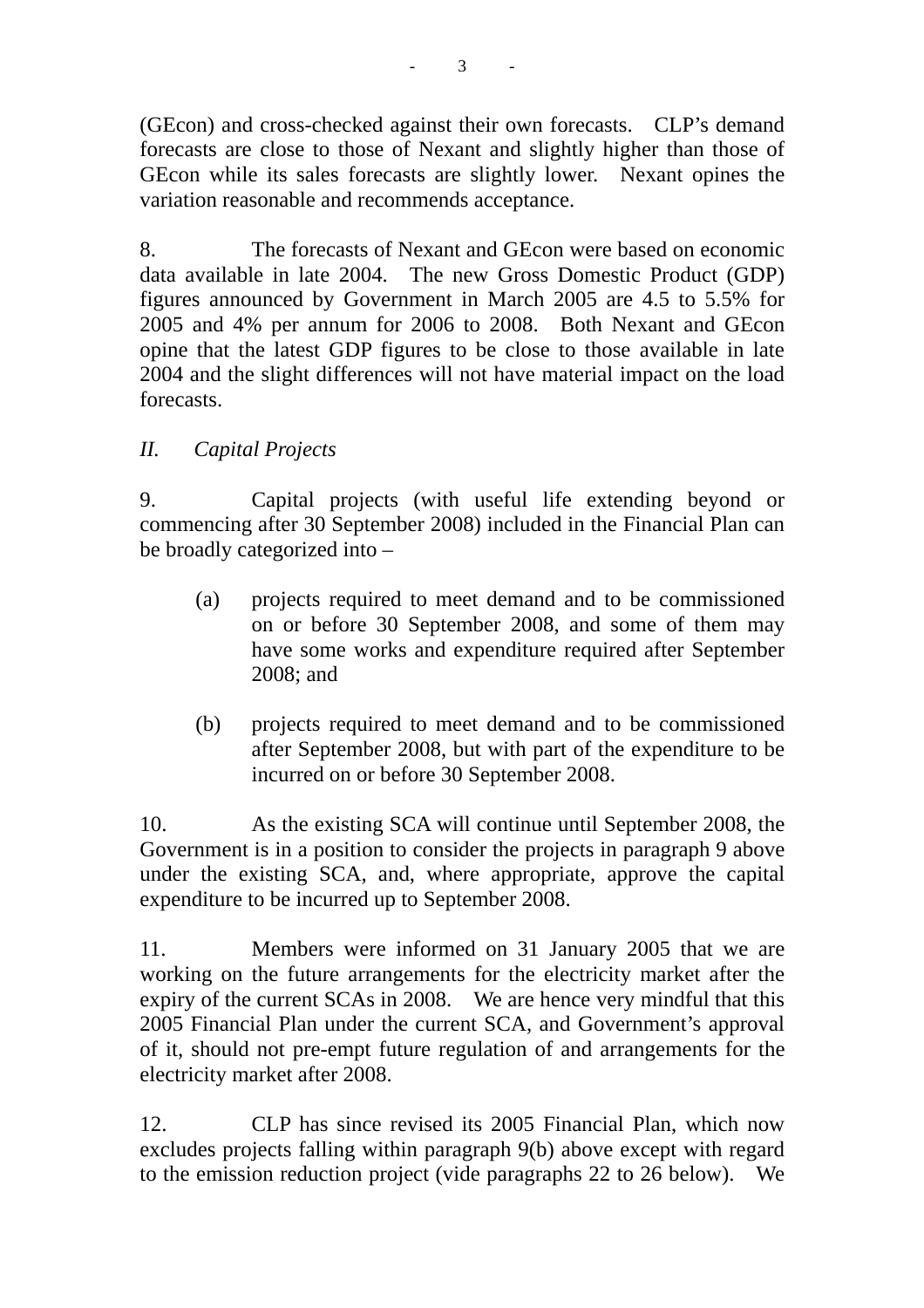have also made it explicitly known to CLP that Government's approval of the projected basic tariff rates and the extent of Development Fund financing in the 2005 Financial Plan should not pre-empt Government's consideration of future regulation of and arrangements for the electricity market after 2008, nor should it give rise to any expectation of renewal or extension of the SCA or any expectation of entitlement to cost recovery and/or return on investments in the relevant assets.

#### *Generation Development*

- 13. In the revised 2005 Financial Plan, CLP has proposed to
	- (a) commission the Units 7 and 8 at Black Point Power Station in 2005 and 2006 respectively, pursuant to the agreement reached with Government in 1999;
	- (b) refurbish the six coal-fired and two coal/gas-fired generating units at the Castle Peak Power Station (Units A1 to A4 and B1 to B4) to ensure continued compliance with safety and environmental requirements and maintain its operational efficiency and reliability;
	- (c) carry out post-commissioning projects for replacement of worn-out or aged equipments and general improvement work for the plants at Black Point and Castle Peak; and
	- (d) carry out the following two environment-related projects pursuant to the understanding reached in the 2003 Interim Review –
		- (i) construct and commission a commercial-scale wind turbine (800kW) as a demonstration project on the use of renewable energy for power generation; and
		- (ii) retrofit the four coal-fired generating units at Castle Peak Power Station (Units B1 to B4) with Flue Gas Desulphurization (FGD) plant and Selective Catalytic Reduction (SCR) plant for reducing atmospheric emissions.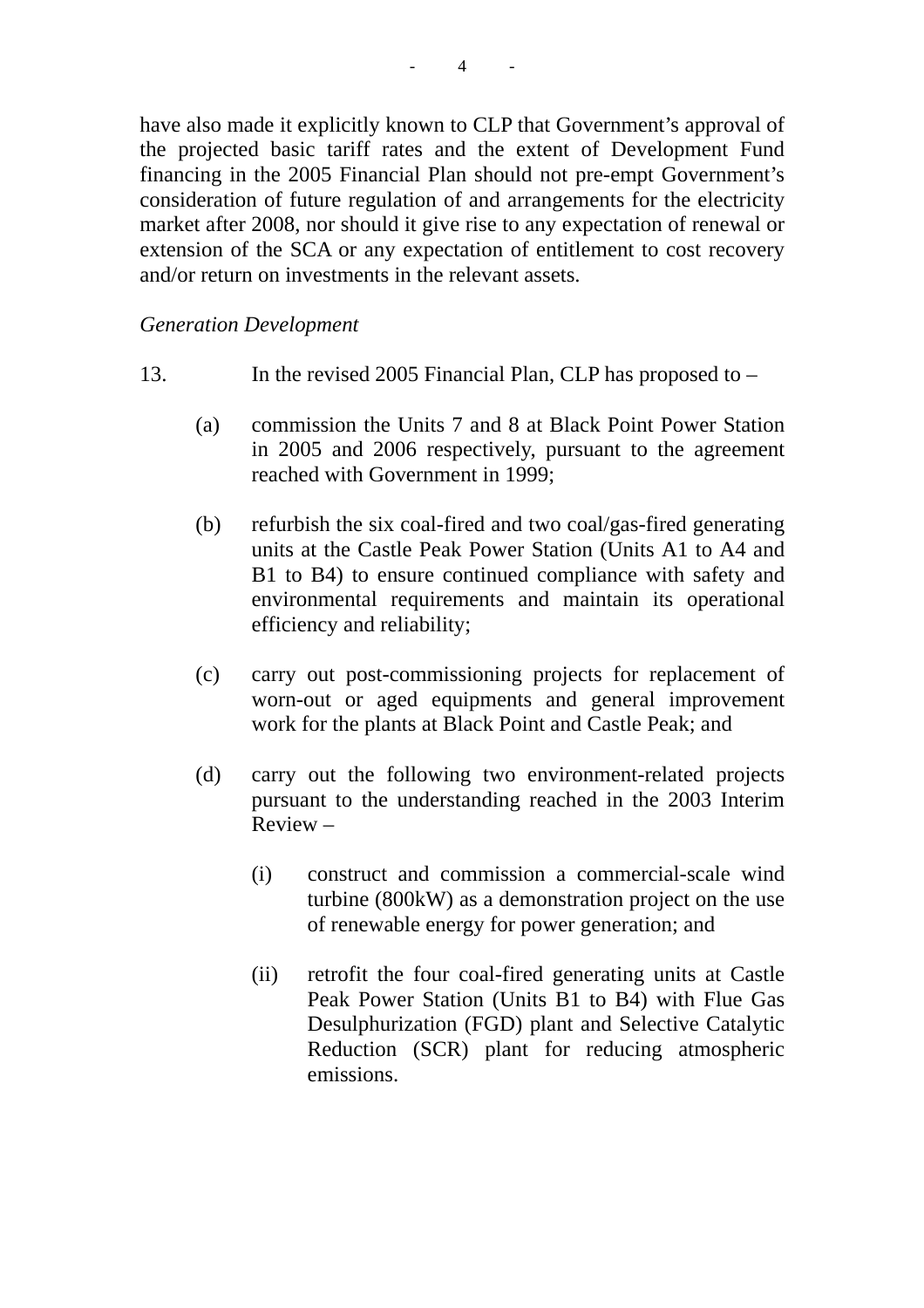## (a) Units 7 and 8 at Black Point Power Station

14. In December 1999, Government agreed to CLP's proposals to defer installation of Unit 7 from 2003 to 2005 and Unit 8 from 2004 to 2006 at Black Point.

15. We agree with Nexant that the proposed budget to complete the project in the Financial Plan period is reasonable. With the addition of these two generating units, the installed generating capacity of CLP will be sufficient to meet the expected electricity demand throughout the Financial Plan period.

# (b) Castle Peak mid-life refurbishment projects

16. Members were informed in June 2000 that Government had agreed to CLP's proposals to refurbish the eight generating units at Castle Peak Power Station to ensure its safe and reliable operation, in the context of CLP's previous Financial Plan, but the refurbishment of the two oldest units (i.e. Units A1 and A2) would be subject to review.

17. CLP completed its assessment in late 2004 and concluded that decommissioning/mothballing of Units A1 and A2 is not appropriate as the units are required to ensure overall system reliability and to meet demand during the scheduled outage of Castle Peak B units for retrofit works referred to in paragraph 23 below. Electrical and Mechanical Services Department agrees that decommissioning/mothballing of these units at this stage would not be a prudent option from the operation point of view. Units A1 and A2 have therefore been included for the mid-life refurbishment.

18. The bulk of the refurbishment projects have commenced in the previous Financial Plan period. We agree with Nexant that the proposed budgets required to complete the projects in this Financial Plan period are reasonable.

### (c) Post-commissioning projects

19. We agree with Nexant that these on-going projects are necessary and justified for ensuring operational reliability and the proposed budgets reasonable.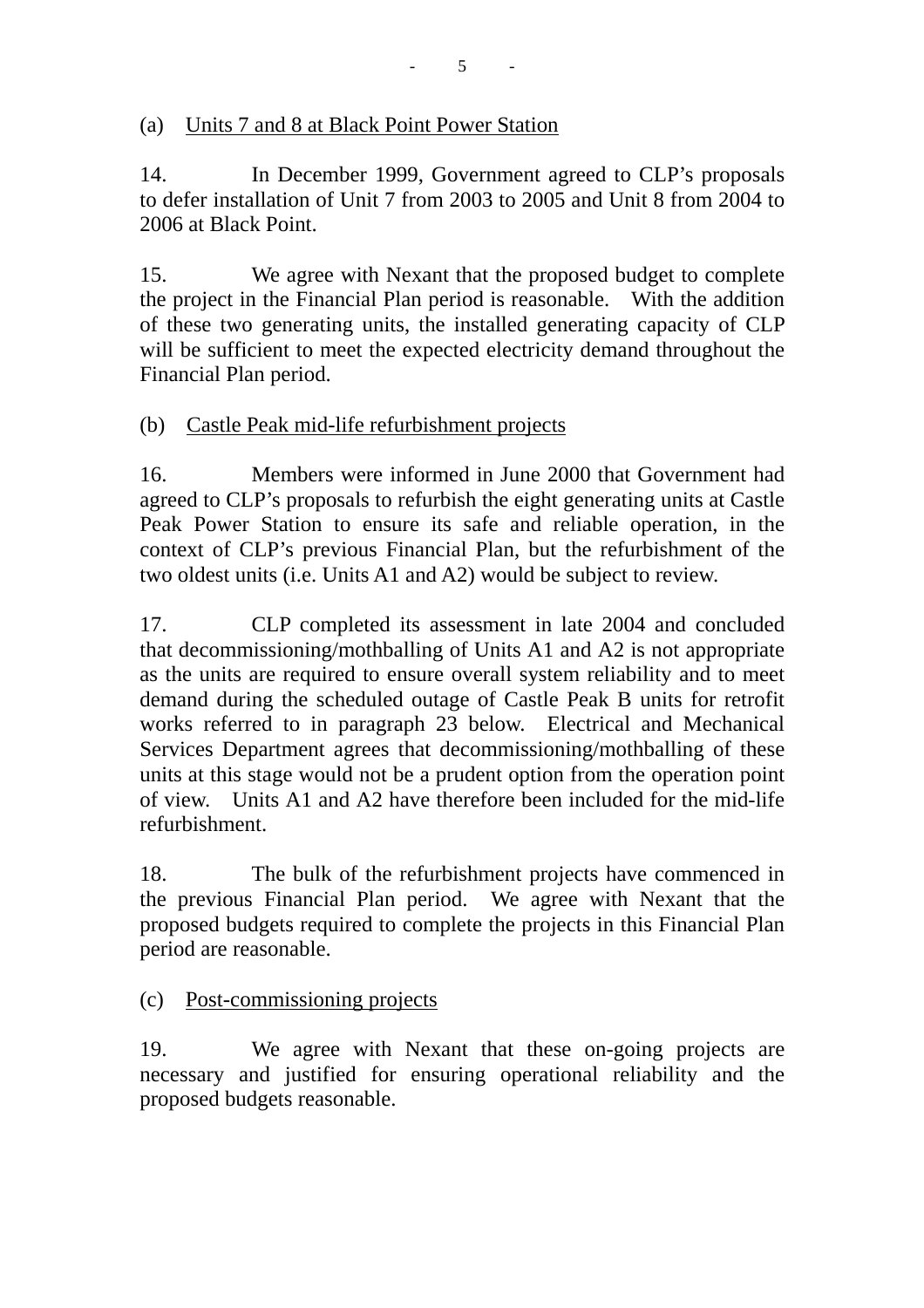#### (d) Environment-related projects

20. Members were informed on 24 November 2003 that, during the 2003 Interim Review, we have reached an understanding with CLP whereby  $-$ 

- (i) CLP recognizes Government's efforts in exploring alternative power sources including renewable energy, to supplement conventional power generation from fossil fuels and in promoting public awareness of these alternative power sources and participation in the exploration. To this end, CLP is prepared to plan and set up commercial scale wind turbines for public demonstration and efficiency testing, subject to detailed feasibility studies and further discussion on the implementation details with Government; and
- (ii) CLP recognizes Government's efforts to improve regional air quality. Government will continue discussions with CLP on substantive means to achieving emission reduction needed to meet the emission caps that will take effect from 2010.

### *(i) Commercial scale wind turbine*

21. With regard to paragraph 20(i), CLP now proposes to construct and commission a commercial-scale wind turbine of about 800kW. Nexant has confirmed and we agreed that the wind turbine technology is a proven commercial renewable technology and the cost of the project is reasonable.

### *(ii) Emission reduction project*

22. To improve regional air quality, Government and Guangdong reached a consensus to reduce, on a best endeavour basis, the emission of four major air pollutants in the region by 2010. To meet the emission reduction targets, we will need, inter alia, to cap the CLP's emissions in 2010 by stipulations in Specified Process Licences to be issued by Environmental Protection Department (EPD).

23. Pursuant to paragraph 20(ii) above, CLP proposes to retrofit the four coal-fired generating units at Castle Peak Power Station (CPPS) with FGD plant and SCR plant for reducing atmospheric emissions of sulphur dioxide  $(SO<sub>2</sub>)$  and nitrogen oxides  $(NO<sub>X</sub>)$  respectively. CLP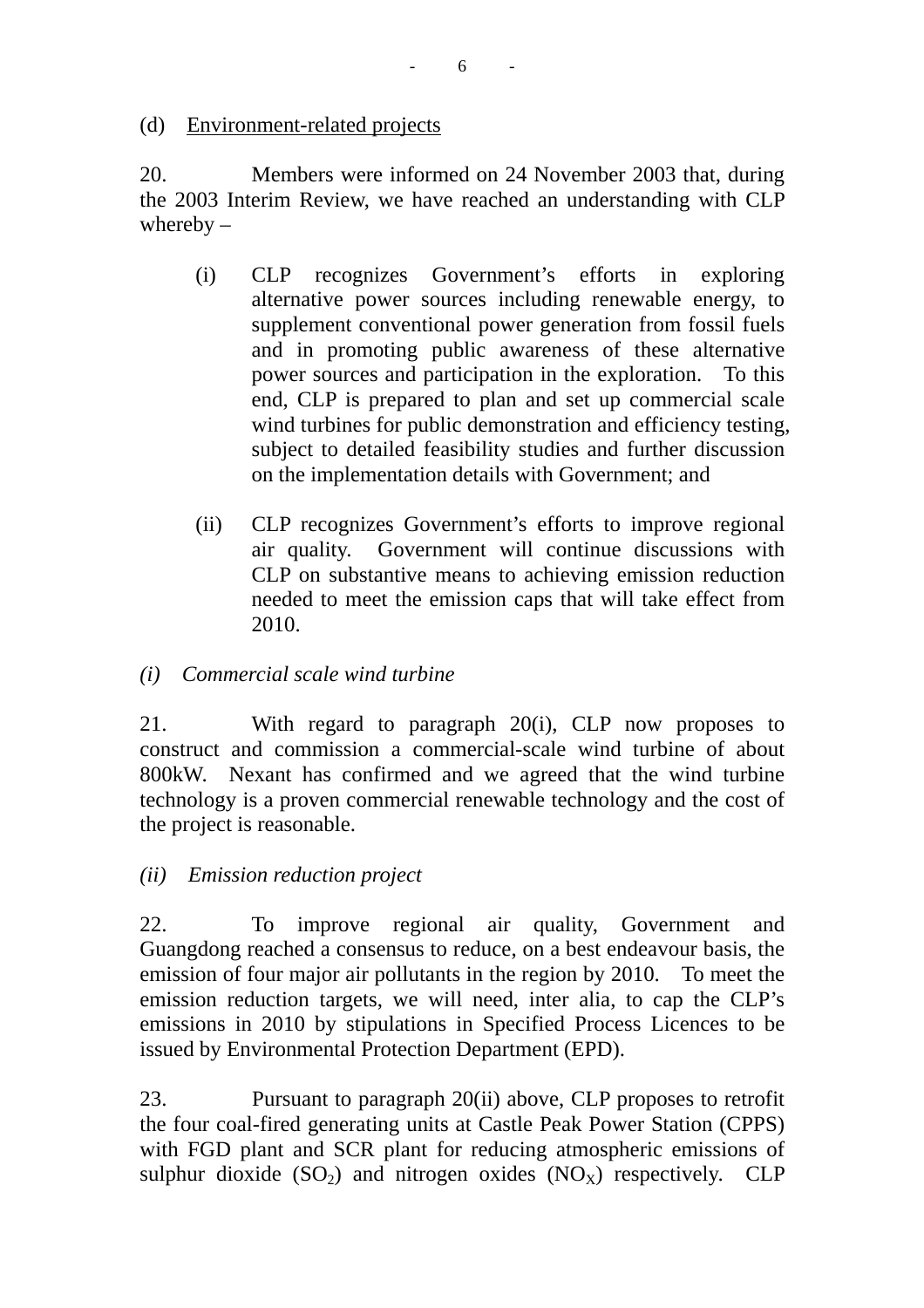noted, in putting forward the proposal, that the project requires major capital investment and long lead times. Hence, while CLP would proceed with the necessary preparatory planning and upfront engineering work, it will review the way forward in the light of the Government's long-term environmental policy and the successor regulatory regime, prior to making major investment commitment for this project.

24. Having assessed the proposed project against the 2010 emission reduction targets, Nexant opines that –

- (i) CLP cannot meet its emission targets to be stipulated by EPD for  $SO_2$ ,  $NO_x$  and respirable suspended particles (RSP) by 2010; but
	- will be able to meet the target for  $NO<sub>x</sub>$  in around 2012 when the FGD and SCR retrofit projects are fully implemented; and
	- will meet the target for  $SO_2$  from 2012 onwards if new natural gas supply is also secured by 2011;
- (ii) CLP's proposal is the most viable and cost-effective option<sup>3</sup> for reducing  $SO_2$  and  $NO_X$  emissions, among other alternatives, such as repowering of existing coal fired units with Combined Cycle Gas Turbine (CCGT) and switching to natural gas for the existing coal fired units;
- (iii) CLP's proposed budget is reasonable and justified; and
- (iv) CLP has not put forward any proposal to reduce RSP emissions – the FGD retrofit will lower the RSP emissions to some extent. However, there are no cost effective technologies available to further reduce RSP on coal fired units already equipped with electrostatic precipitators. Repowering of existing coal fired units with CCGT and switching to cleaner fuel (which will entail higher cost and be dependent on additional gas supply) or RSP emission trading (when such is available in the regional market) are the only alternatives.

 $\overline{3}$ The new FGD and SCR systems would reduce emissions of  $SO<sub>2</sub>$  by about 90% and NO<sub>x</sub> by about 80% from the four Castle Peak B units.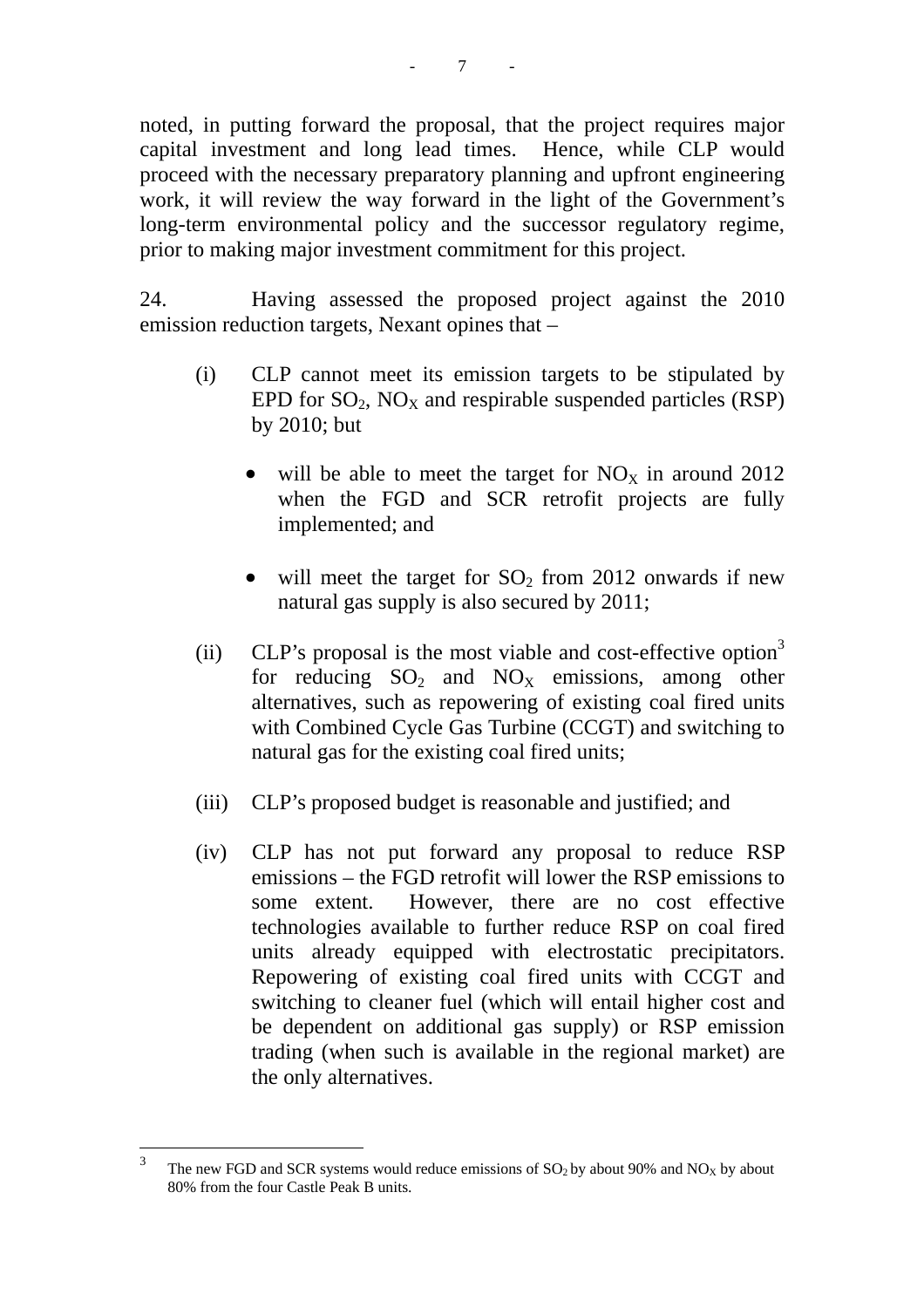25. Although the project is designed to meet the 2010 emission targets and commissioned after the expiry of the current SCA, we support the emission reduction project as they help to reduce air pollutants and facilitate meeting the emission reduction targets needed for improving the air quality in Hong Kong and the Pearl River Delta Region.

26. Nevertheless, the project is not sufficient for achieving the 2010 targets and CLP will need to take additional measures to ensure that, if CLP were to continue to meet in whole or in part the demand for electricity or requirements for electricity after 30 September 2008, the intended emission caps for 2010 which may apply to CLP would be met. In this connection, CLP has been informed specifically that the consideration or approval of the projected basic tariff rates and extent of financing from the Development Fund of the 2005 Financial Plan shall not be or be taken as a representation or promise that Government considers or has accepted as adequate the emission reduction project in meeting the intended emission caps as conditions which may be specified upon renewal of Specified Process Licences issued by the Authority to CLP pursuant to the Air Pollution Control Ordinance before, on or after 30 September 2008.

# *Power Systems Development*

27. Power systems projects include new substations, additional circuits, improved control equipment, or reinforcement of existing system to ensure that adequate transmission and distribution facilities are in place to meet new demands, maintain reliability of supply and improve the safety and environmental aspects of CLP's systems.

28. We share Nexant's view that the power systems projects will enhance reliability and performance and are required, with the continuing development in the new towns and other major projects in Kowloon and the New Territories. Nexant also opines the capital expenditure for various projects reasonable and within expected ranges. We will monitor the projects through the annual Auditing Review in the light of actual demand build-up.

# *Customer and Corporate Services Development*

29. Projects relating to customer and corporate services include metering system development, service centre improvements and information system development. We share Nexant's views that these projects are reasonable.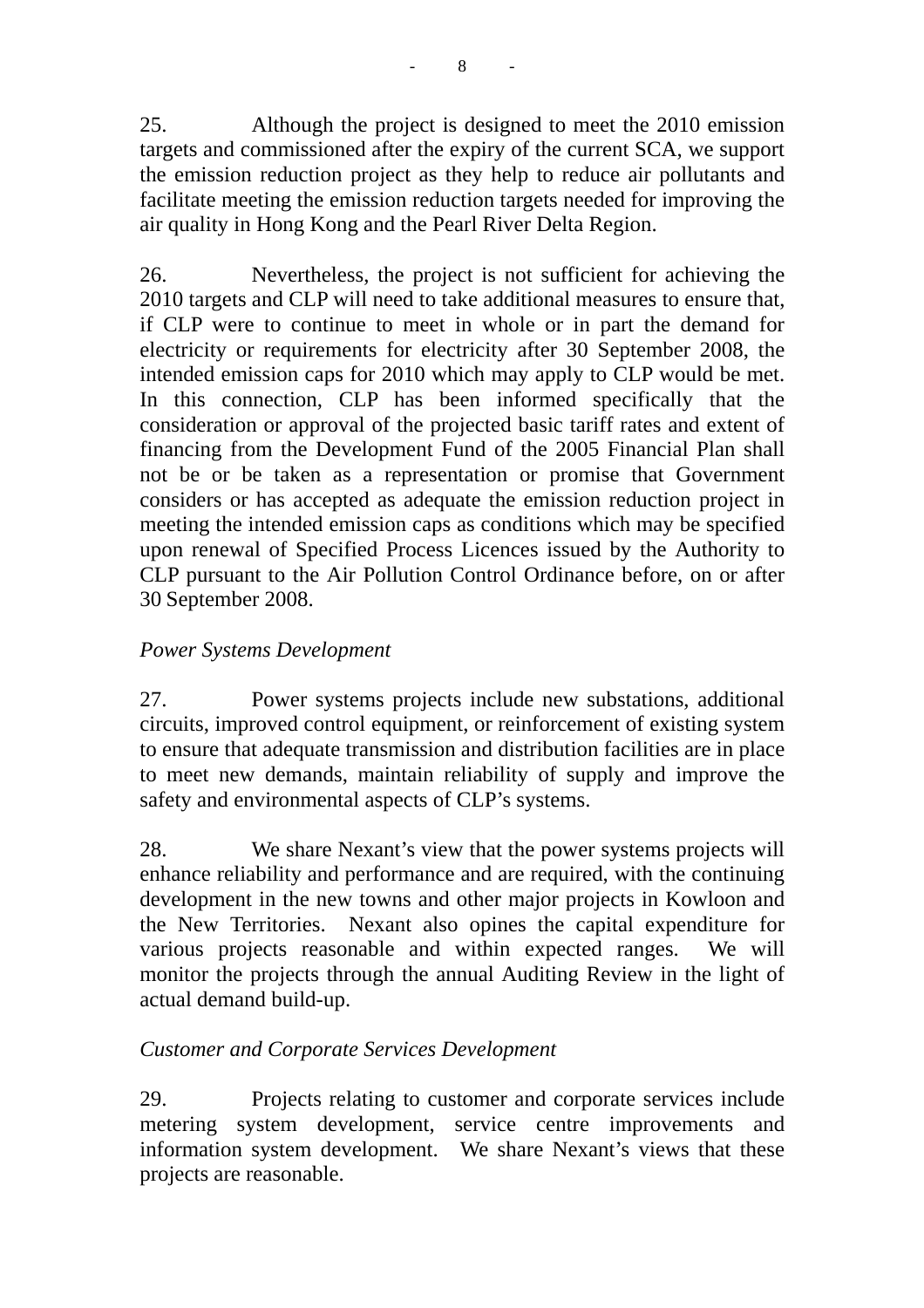# *III. Energy Conservation and Efficiency*

30. CLP had included in its previous Financial Plan a package of Demand Side Management (DSM) programmes to encourage non-residential customers to contribute to energy efficiency. When the programmes were completed in 2003, the Energy Efficiency  $\&$ Conservation (EE&C) Working Group was formed to coordinate the efforts among Government and the power companies to promote energy efficiency in Hong Kong. EE&C activities such as education programmes and technical advisory services for customers will continue during the Financial Plan period.

31. Nexant has recommended that CLP should continue load research programmes to gain more insight into how electricity is used, to better target future EE&C programmes and to improve load forecasting work. We will review the effectiveness of EE&C programmes with CLP each year with a view to identifying possible improvements in the future.

# *IV. Financial Aspects of the Financial Plan*

Capital Expenditure

32. CLP forecasts that total capital expenditure over the period 2005 to September 2008 will amount to around \$24 billion.

### Permitted Return and Net Return

33. The Permitted Return of CLP is based on its Average Net Fixed Assets and the Net Return is derived after taking into account certain deductions provided for in the SCA. CLP's projected average annual Net Return in the Financial Plan period is about the same as the actual and forecast in the last Financial Plan period.

### Development Fund (DF)

34. Under the SCA, any excess in Net Revenue over the Permitted Return, after deduction of excess capacity adjustment, is transferred to the DF. The main purpose of the DF is to assist in the acquisition of fixed assets and the balance may be reduced to meet any shortfall in net revenues.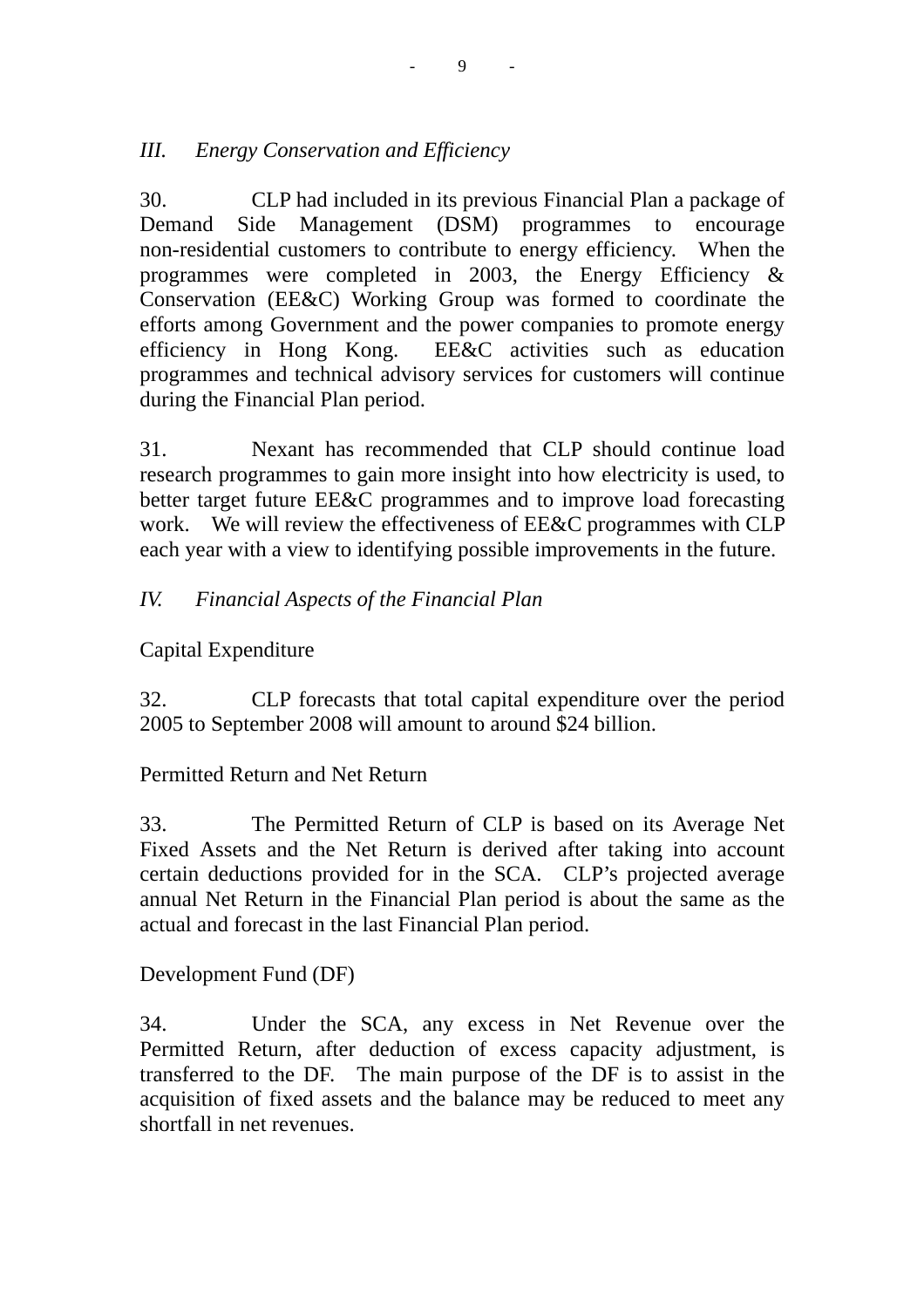35. CLP's DF balance would decrease in the Financial Plan period and is projected to be substantially below the DF cap agreed during the 2003 Interim Review by end September 2008. With decreasing balances, there would be no surplus DF to finance CLP's capital expenditure programme in the Financial Plan period.

# Tariff Levels

36. Members were informed in December 2004 that CLP has frozen its net tariff for 2005 at the 2004 level before the approval of the 2005 Financial Plan, pursuant to the SCA (vide paragraph 5 above).

37. CLP projects annual average increase in basic tariff and net tariff for 2006 to 2008 to be below Government's medium-term forecast inflation rate of 3.0% per annum. However, it should be borne in mind that in practice, the actual basic tariff to be charged to consumers each year will be determined in the preceding year, following discussions between Government and CLP during the annual Tariff Review, taking into account any variations in the component parts of the Financial Plan.

# *V. Environmental Implications*

38. Natural gas consumption in 2005 and 2006 will be about 80% of the maximum daily intake by CLP before 2003. The level will decrease to about 60% in 2007 and 2008, when more coal-fired generation units, which are less efficient and more polluting, will be used for electricity generation. As the environmental benefits of CLP's proposed emission reduction project will not be fully reaped until around 2012, pollutant emissions from CLP will increase and may further aggravate the air quality. The Specified Process licence of CPPS is due for renewal. EPD is taking the opportunity to impose caps on CPPS with a view to reducing the emissions to the practical minimum, and maximising the use of natural gas.

39. Albeit practical and cost-effective, CLP's emission reduction proposal will not be able to meet the intended emission caps for 2010. EPD opines that additional measures are required to be taken by CLP to reduce the emissions, and these could be the speeding up of the work programme for retrofitting the Castle Peak units, replacing some coal-fired units with additional new gas-fired combined cycle gas turbines or purchasing credits in the emissions trading market. Nevertheless, such measures, if taken, be it individually or in combination, will necessarily have implications on, among other things, tariff.